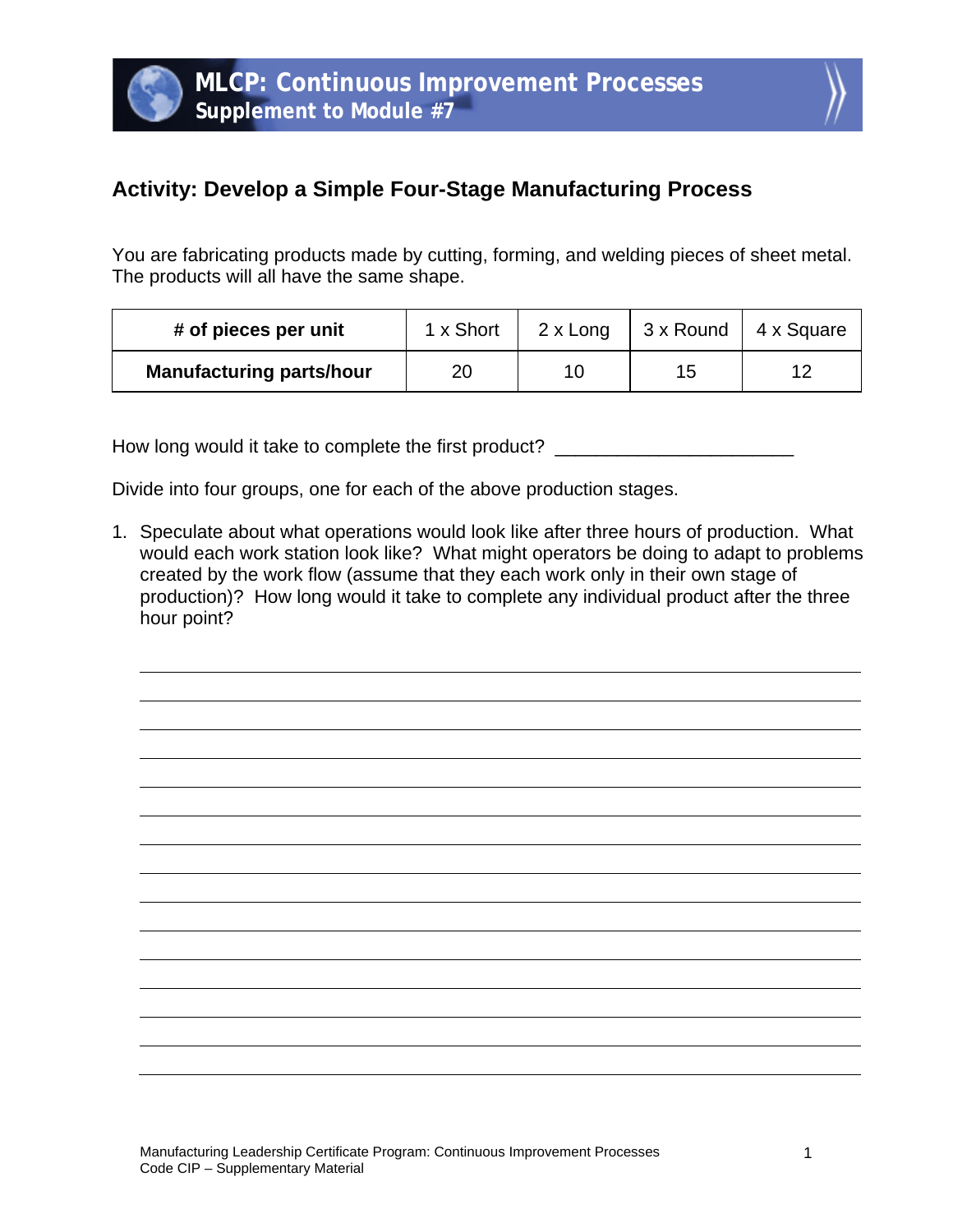



2. Now (metaphorically) throw out all your work-in-progress. Agree to have each stage produce at the speed of the slowest producer. Speculate again about what operations would look like three hours later. What would each work station look like? How long would it take to complete any individual product after the three-hour point?

3. Re-examine what happened in 1 and 2, in light of the definitions of push and pull.